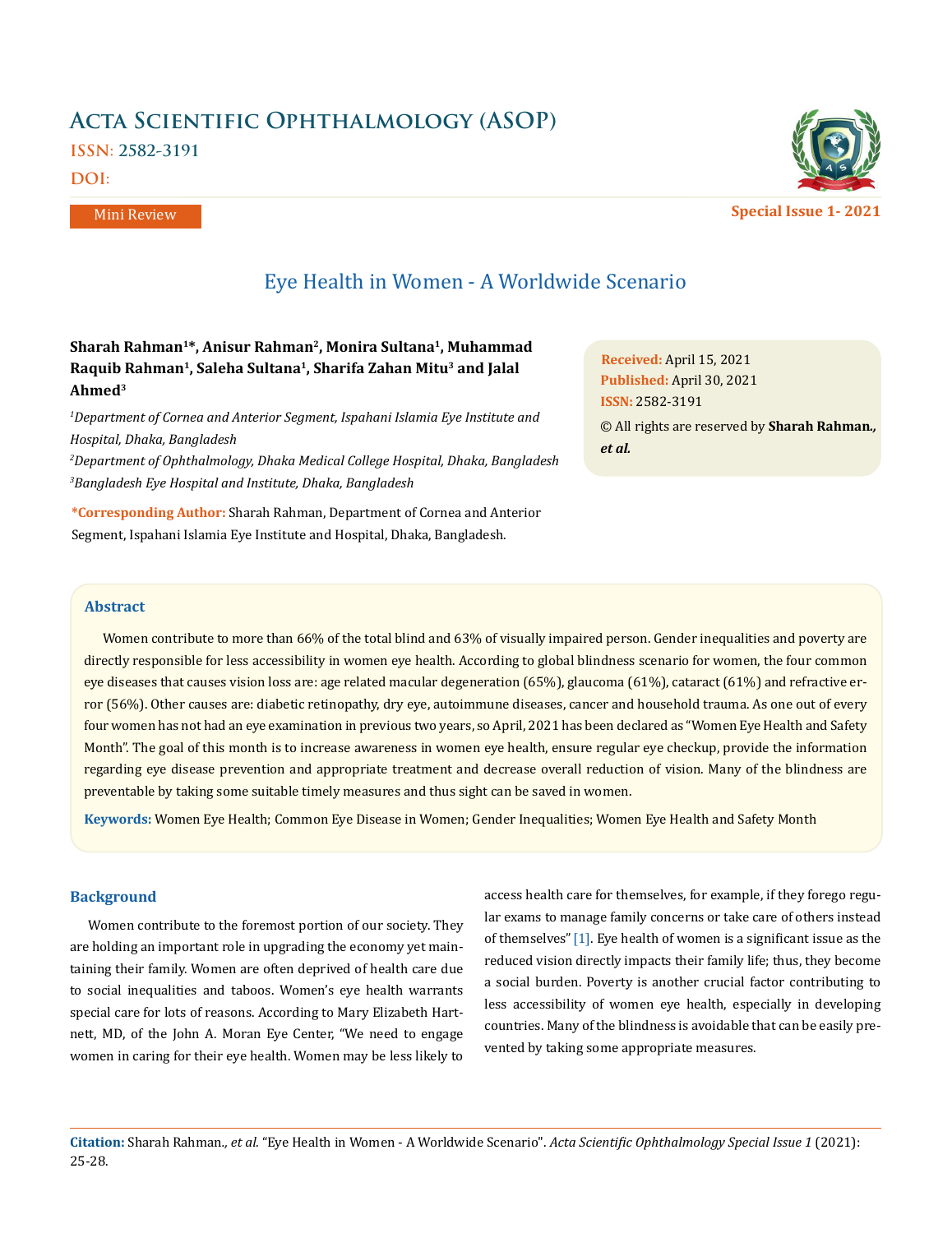# **Women are more susceptible to eye disease and vision impairment**

Women represent more than 66% of the total populace of blind and visually impaired persons  $[2]$ . The Women's Eye Health organization and their website were initiated by a group of doctors and researchers to provide women with the information they need to comprehend their danger, protect their vision, improve their vision, and empower their families. The National Eye Health Education Program and Women in Ophthalmology collaborated to create this website, which features content written by women for women [3]. The World Health Organization (WHO) and The International Agency for the Prevention of Blindness (IAPB) are working mainly on women's eye health. The WHO acknowledges that gender is an important determinant of health in two dimensions [4]:

- Gender inequality puts women and girls' well-being at risk, and
- Addressing gender expectations and roles leads to a greater understanding of how men and women in different age and social classes are affected by threats, health-seeking attitudes, and health outcomes as a result of social construction of identity and unbalanced power relations.

Thus, the IAPB started a campaign on "A guide to gender-responsive eye health programming" to provide equal eye health facilities to women and girls [5].

#### **Common eye disease scenario in women**

Most women are aware of the importance of going to the doctor on a regular basis. Many women, however, are unaware that this often entails having their eyes examined. Women live longer than men, which makes them more vulnerable to eye diseases. According to recent WHO results, the prevalence of smoking is more in females than males  $[6]$ . This is significant because the following eye diseases and disorders are more common in women.

The top four eye diseases that can cause vision loss are as follows [7]:

- 1. Macular degeneration
- 2. Glaucoma
- 3. Cataracts
- 4. Diabetic retinopathy.

#### **Other eye diseases in women are[7]:**

- **Dry eyes:** Women can experience hormonal imbalances as they age, especially around menopause, leading to dry eye syndrome. Most ageing adults leave chronic dry eye untreated, although women are 2 - 3 times more likely to be affected.
- **Refractive errors:** Women are more likely than men to develop refractive errors such as nearsightedness, farsightedness, and astigmatism, in addition to the four primary eye diseases stated above. Prescription glasses, contact lenses, or LASIK may all be used to correct refractive errors.
- **Visual impairments and blindness:** Age-related eye disorders are the leading cause of vision impairment and blindness. In the next three decades, the number of Americans with agerelated eye disorders is projected to double, according to statistics from 2012.
- **Impact of other systemic health conditions:** Women are more susceptible to a variety of eye disorders, as well as a number of health problems that can impair vision. These include:
	- • Diabetes: Diabetes affects one out of every ten American women over the age of 20. Women who have had gestational diabetes are also more likely to develop diabetes in the next  $5 - 10$  years, with a  $(40 - 60\%)$  risk of doing so, according to the Centers for Disease Control and Prevention (CDC) [8].
	- Autoimmune diseases, such as multiple sclerosis, Sjögren syndrome, SLE and rheumatoid arthritis.
	- Multiple sclerosis causes temporary eye burning and, in some cases, vision loss.
	- Sjögren's syndrome causes the body's moisture-producing glands to dry out.
- **Cancer:** Cataracts and dry eyes are side effects of some cancer therapies.
- **Eye injuries:** Household trauma and chemical burns, such as lime burn and acid burn, are more common in women. Due to gender disparities, many of them arrive at the hospital late, resulting in a bad visual outcome.

## **Summary of global visual impairment scenario in women eye health**

Women are more prone to reduce vision than men [9]. Figure 1 portrays the global visual impairment scenario in women.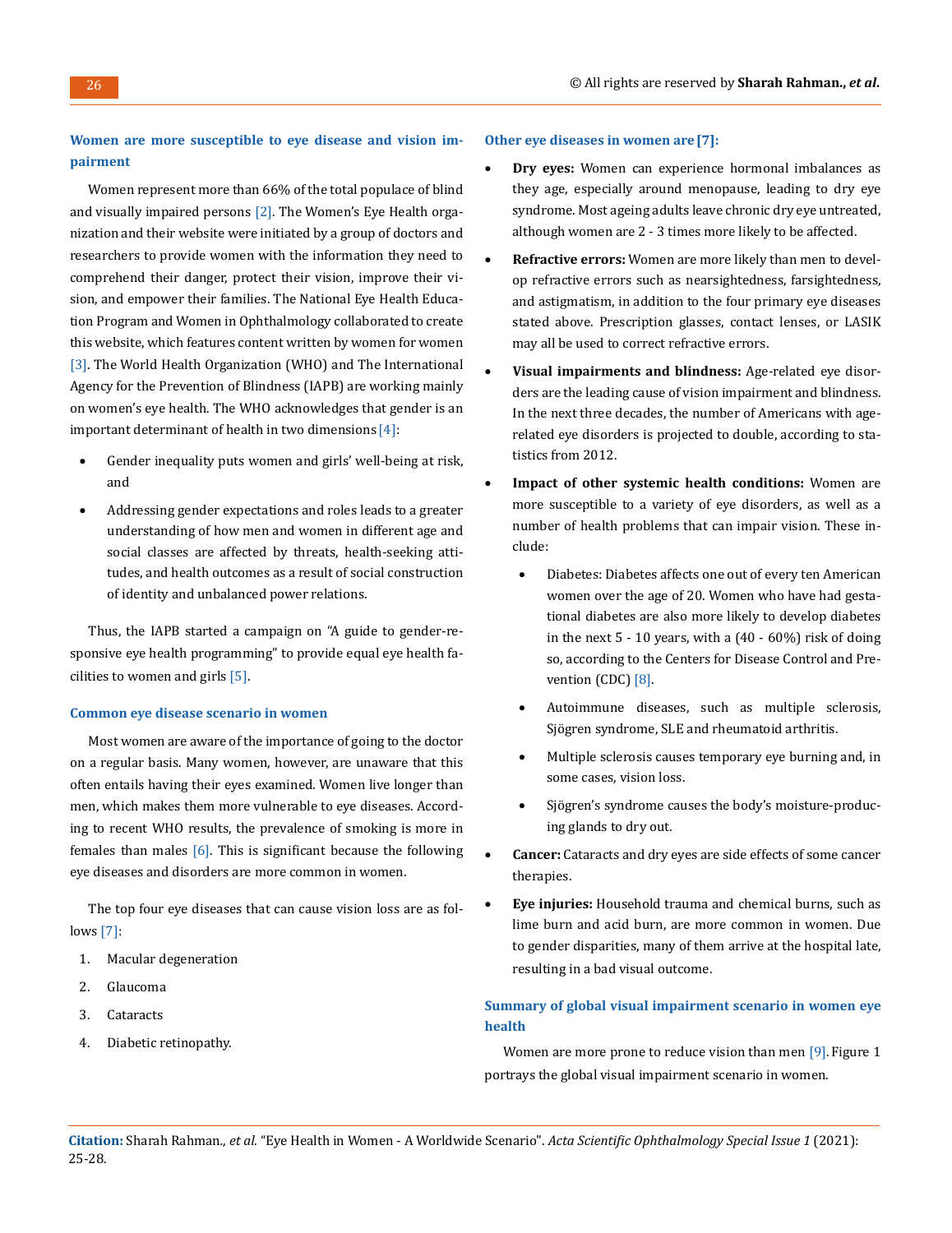

**Figure 1:** Women are more prone to reduce vision than men.

#### **Less likely to access health care**

According to a survey conducted by Prevent Blindness, less than 10% of women are aware that they are at a higher risk of permanent vision loss than men; 86% wrongly believe that both men and women are equally vulnerable and 5% believe that men are at higher risk. According to the same report, one out of every four women has not had an eye exam in the previous two years [1].

#### **Women eye health and safety month (April 2021)**

In April, women's eye health and safety month are commemorated to educate women about the measures they can take to prevent vision loss [10-12]. The priorities are:

- a. "Women's eye health and safety month" informs women that those aged 40 and over should make a dilated eye exam a priority in order to avoid vision loss.
- b. Any time a vision change is observed, a dilated eye test is strongly recommended. iii. There are five times as many women as men living at the age of 90.
- c. Studies show that age-related macular degeneration, cataracts, glaucoma, and diabetic retinopathy, the four most common eye diseases globally, affect more women than men.
- d. Women are also more likely than men to develop sightthreatening autoimmune conditions, including multiple sclerosis, lupus, and rheumatoid arthritis, which can cause blindness.

#### **Prevention is better than cure**

Women should take measures to protect their eyes by following the below mentioned procedures [1]:

- a. Get a regular vision check by a health care professional. If the first time checkup is okay, then an annual checkup is necessary.
- b. Get a dilated eye test: The best way to tell whether the eyes are safe and the vision is clear is to get a dilated eye exam. The patient should discuss their daily checkup schedule with an eye care professional.
- c. Maintain a balanced diet: Consume plenty of fresh fruits and green, leafy vegetables, as well as salmon, tuna, and other oily fish, to reduce the risk of eye disease. Eggs, nuts, beans, and other nonmeat protein sources can all be included in the diet.
- d. Control chronic problems such as diabetes, hypertension, obesity, and depression by maintaining a healthy weight.
- e. Stop smoking. AMD, cataracts, and glaucoma are all related to smoking.
- f. Keeping contact lenses clean and safe is a must.
- g. History of the family and proper counselling: Many eye disorders, such as retinitis pigmentosa and glaucoma, are inherited.
- h. When doing household chores or gardening, playing sports, or working on a job that includes flying glass, sparks, or chemicals, wear protective eyewear. Wear polycarbonate made protective glasses, goggles, shields, or eye guards.
- i. Putting on sunglasses. Sunglasses shield the eyes from harmful ultraviolet rays. Long-term sun exposure will raise the risk of cataracts and AMD.

## **Conclusion**

Poverty is both a cause and a consequence of poor eye health and it is especially problematic for women in developing countries.

**Citation:** Sharah Rahman*., et al.* "Eye Health in Women - A Worldwide Scenario". *Acta Scientific Ophthalmology Special Issue 1* (2021): 25-28.